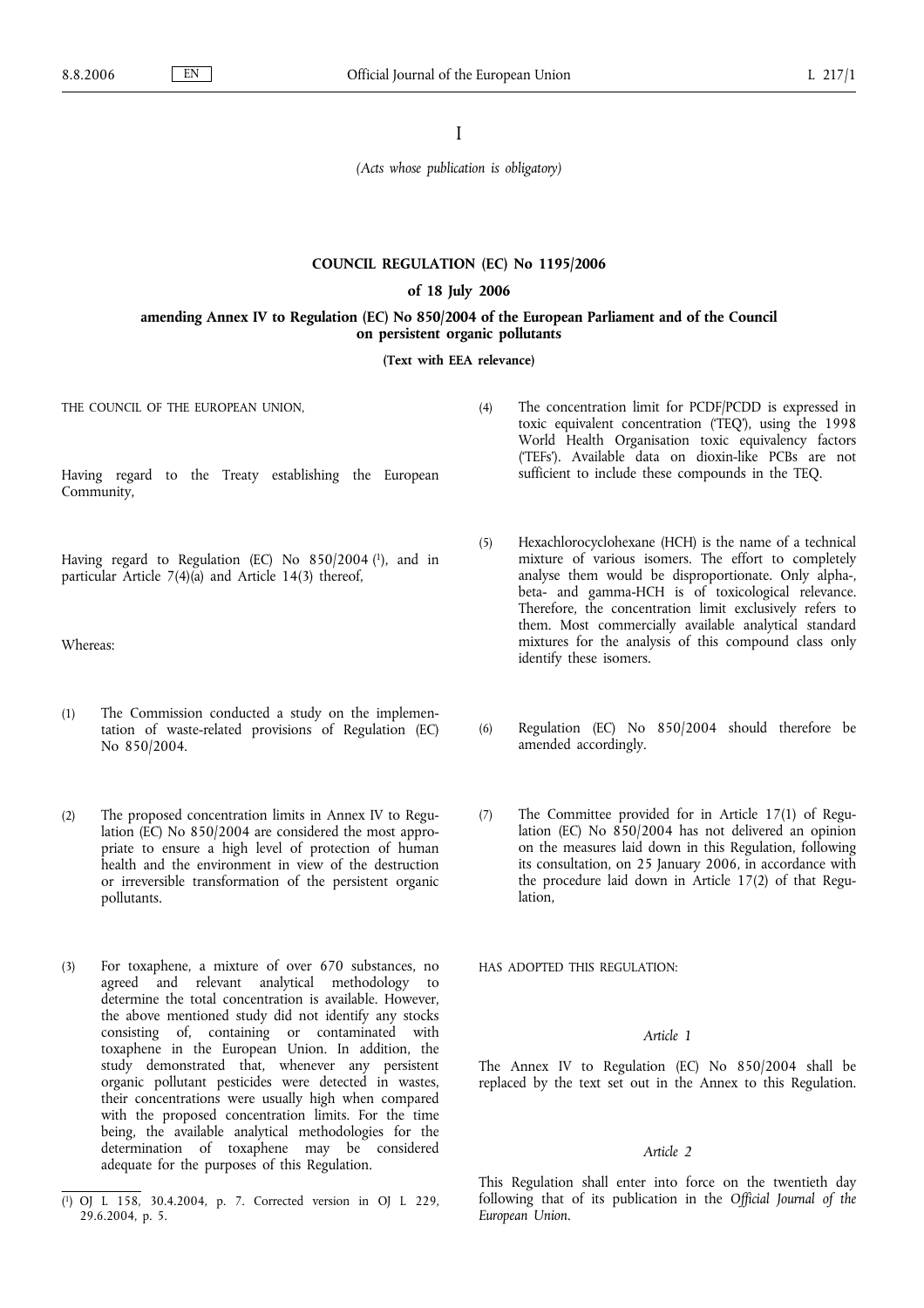This Regulation shall be binding in its entirety and directly applicable in all Member States.

Done at Brussels, 18 July 2006.

*For the Council The President* J. KORKEAOJA